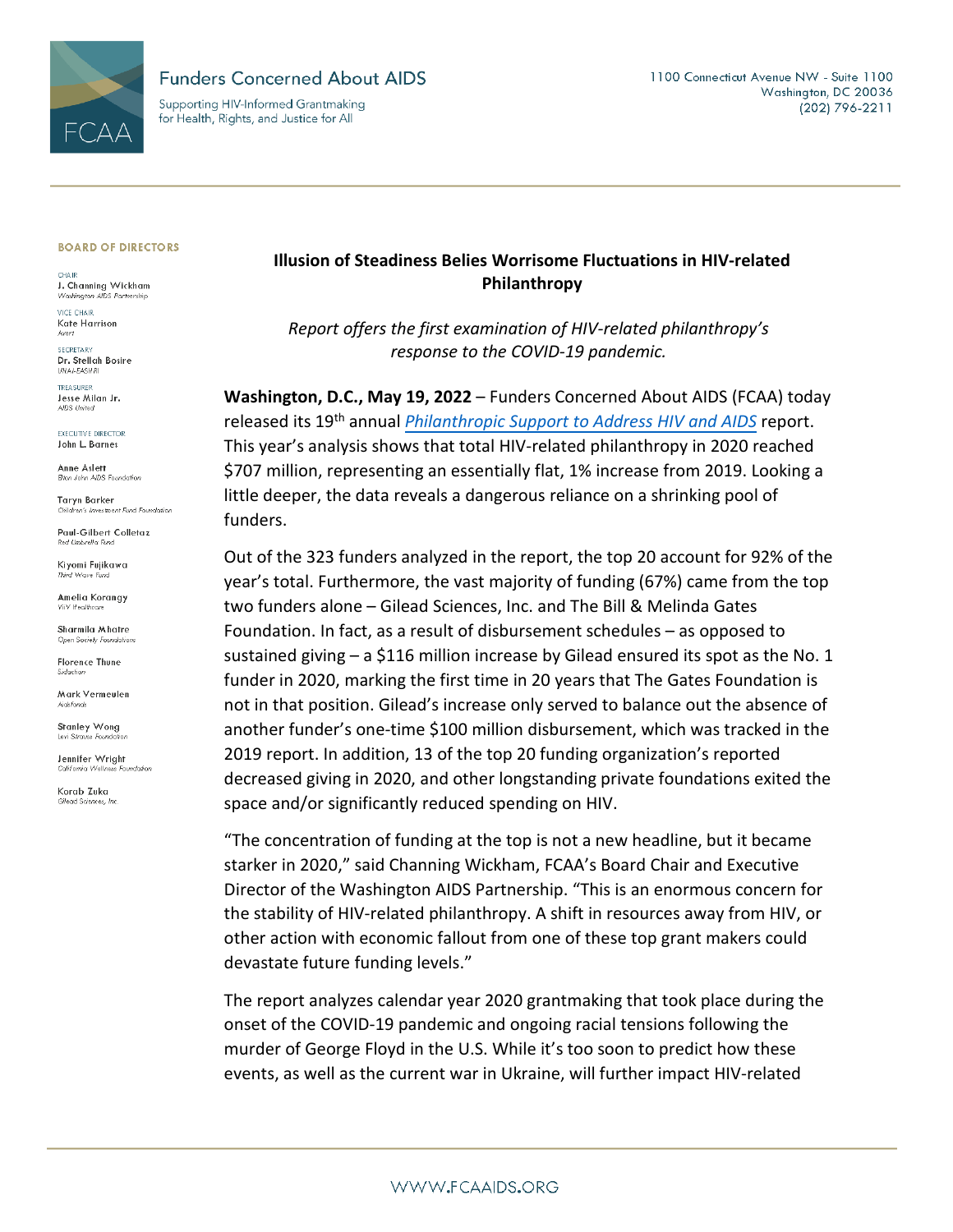private funding, we do know they are compounding an already unstable environment.

There is, however, good news to report: many positive and responsive funder practices arose during the COVID-19 pandemic. FCAA identified roughly \$66 million (9%) of HIV-related philanthropy that addressed COVID-19 efforts. This included unrestricted emergency funding in response to the pandemic, as well as personal protective equipment needs, research, access to HIV treatment and prevention medicine or services, support to strengthen community-based organizations' infrastructure, and technology to shift to safe and remote services for both providers and clients.

"The efforts of HIV-informed funders to address the COVID-19 pandemic was a bright spot in this year's report," said Caterina Gironda, FCAA's Research & Program Manager, and the report's lead researcher and author. "Grantmakers understood the critical need for flexible and intersectional funding that is sensitive to the reality of people living multi-issue, multi-identity lives."

FCAA also saw an uptick in funding for persons with psychosocial disabilities—roughly \$7.2 million—which is notable given that this population has never received a significant level of resources in previous years. While just a third of those resources (\$2.8 million) was specifically earmarked as related to the COVID-19 pandemic, it is likely that the increased attention to persons with psychosocial disabilities was an intentional funding strategy in response to the heightened isolation and devastating circumstances due to COVID.

Despite the overall stagnation of HIV-related philanthropy in 2020, resources did increase in other notable areas, including:

- General operating support (\$55 million, a 27% increase from 2019)
- Capacity building/leadership development (\$67 million, a 38% increase)
- Advocacy (\$131 million, a 38% increase, and all-time high), and
- Funding for key populations<sup>[1](#page-1-0)</sup> (\$139 million, an 11% increase).

"Given the disproportionate burden that marginalized populations carry in the face of multiple pandemics, we hope to see continued use of, and sustained funding for, these strategies," said Gironda.

<span id="page-1-0"></span><sup>&</sup>lt;sup>1</sup> For the purposes of FCAA's resource tracking analysis, the term key populations includes grants marked for the following population categories: gay men/men who have sex with men, people who inject drugs, transgender people, sex workers, and general LGBTQ communities. FCAA also includes grants marked for key affected populations (unspecified), where the term 'key populations' is referenced in some manner, but no specific populations are identified. FCAA acknowledges that the term key populations often encompasses other populations dependent on the country and region of context.